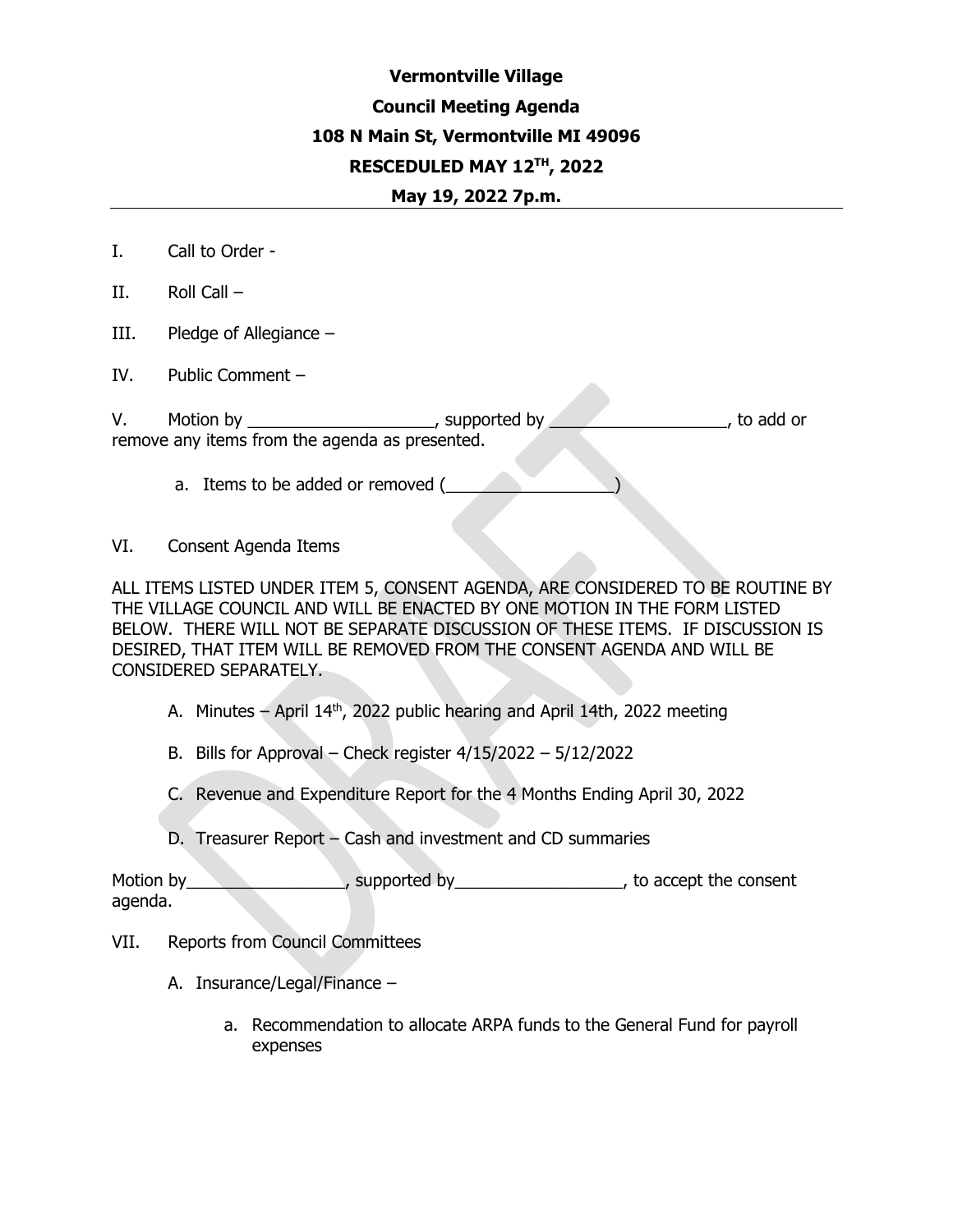# **Vermontville Village Council Meeting Agenda 108 N Main St, Vermontville MI 49096 RESCEDULED MAY 12TH, 2022**

#### **May 19, 2022 7p.m.**

- B. Water & Sewer shut off report
	- a. FDCVT grant denial
	- b. Recommendation to move forward with items 2-12 to drill a test well and perform an aquifer test of project cost, totaling \$76,500 to be fully funded by the General fund
- C. Grants –
- D. Ordinance –
- E. Streets/Drains/Sidewalks
	- a. Recommendation to apply for the Sub Category B grant. With a Village match of 130,250. To make repairs to North, East and South Main Streets in the Village.

Motion by **Example 20** Seconded by **Example 20**, to approve resolution 22-03 to establish a request for funding, designate an agent and attest to the existence of funds and commit to implementing a maintenance program for 1.5 inches of HMA surfacing funded by the TED fund Category B program.

- F. Fire report from Kim
- G. Buildings & Grounds **–**

Motion by the seconded by the seconded by the second by the second by the second by the approve Ordinance 22-02 an ordinance to authorize and approve the sale of Village property and lot boundary adjustment located at 151 E. Main ST.

- a. Recommendation to sell 121 Eastside Dr
- H. Technology –
- I. Health  $&$  Safety
	- a. Police stats